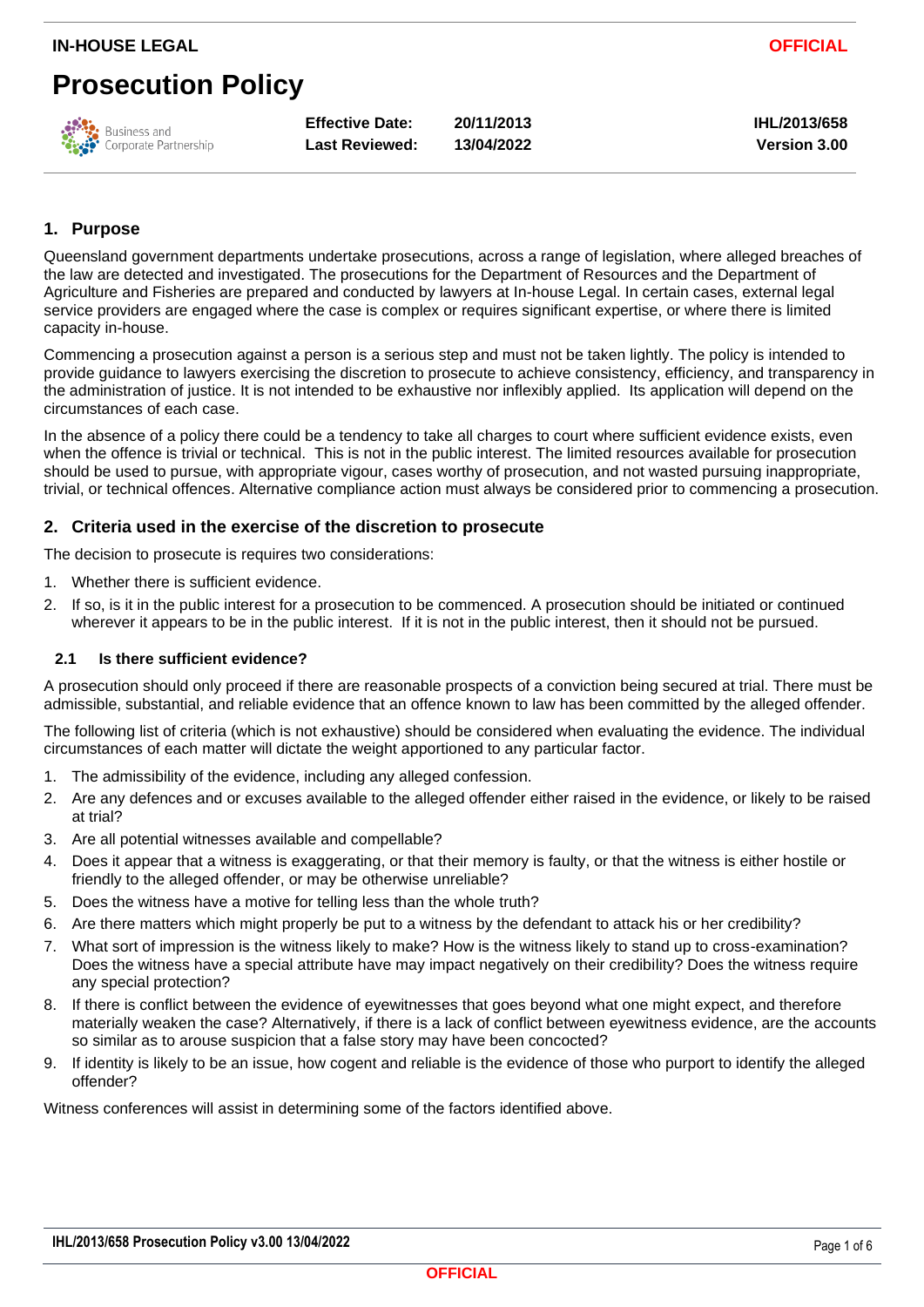#### **2.2 Is it in the public interest for the prosecution to proceed?**

The factors to be considered when deciding whether it is in the public interest for a prosecution to be instituted or continued will vary from case to case. Generally, the more serious the offence the more likely it will be that the public interest will support that a prosecution be pursued. The following factors are some of the considerations which may be relevant. The relevance and weight of these factors will vary depending upon the circumstances of each case:

- 1. the seriousness or triviality of the alleged offence, including whether it is of a "technical" nature only
- 2. the availability and efficacy of any alternatives to prosecution
- 3. any mitigating or aggravating circumstances
- 4. the age, intelligence, physical health, mental health, cultural heritage, or any other special circumstances of the alleged offender
- 5. the alleged offender's antecedents and background, for example, previous relevant compliance action that has been taken against them
- 6. the age or staleness of the alleged offence
- 7. the degree of culpability of the alleged offender in connection with the offence
- 8. the effect on public order
- 9. the obsolescence or obscurity of the law
- 10. whether the prosecution would be perceived as counter-productive, for example, by bringing the law into disrepute
- 11. the prevalence of the alleged offence including the need for personal and general deterrence
- 12. whether the consequences of any resulting conviction would be unduly harsh or oppressive
- 13. whether the alleged offence is of considerable public or environmental concern
- 14. any entitlement of the department or other person/body to compensation, reparation, or forfeiture if prosecution action is taken
- 15. the likely length and/or expense of a trial
- 16. the likely penalty imposed by the court if the person is found guilty having regard to the sentence options available to the court
- 17. whether the alleged offender co-operated in the investigation, including the investigation or prosecution of others
- 18. the necessity to maintain public confidence in the department and the courts
- 19. the potential financial or other benefit the alleged offender made from the illegal activity
- 20. the likelihood of detection of the offence.

#### **3. Improper considerations**

A decision whether to prosecute or not must clearly not be influenced by:

- 1. discrimination against the alleged offender or any other person involved
- 2. personal feelings concerning the alleged offender or their legal representative
- 3. possible political advantage or disadvantage to the government or any political group or party
- 4. the possible effect of the decision on the personal or professional circumstances of those responsible for the prosecution decision.

#### **4. Human rights consideration**

The *Human Rights Act 2019* (Qld) (HRA) requires public entities to act and make decisions in a way that is compatible with human rights. 'Human rights' means the rights stated in part 2, divisions 2 and 3 of the HRA, including but not limited to:

- 1. equality before the law and equal protection of the law without discrimination
- 2. property rights including that a person must not be arbitrarily deprived of their property
- 3. cultural rights, including for Aboriginal peoples and Torres Strait Islander peoples
- 4. right to a fair and public hearing
- 5. rights, in a criminal proceeding, to:
	- a. be presumed innocent until proven guilty
	- b. be informed promptly of the charge against them in a way they can understand
	- c. be tried without unreasonable delay
	- d. have the free assistance of an interpreter.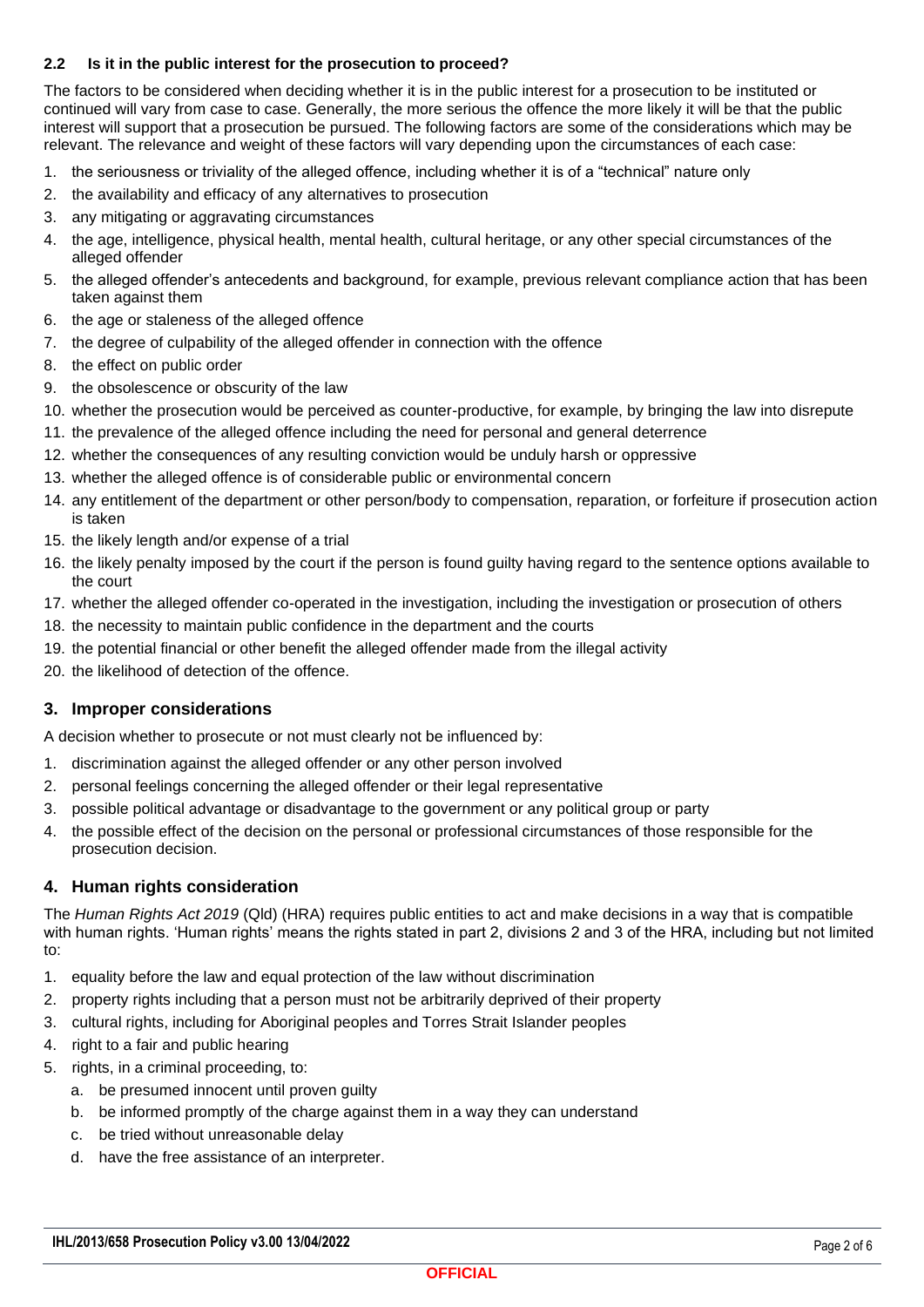Consideration must be given to the requirements of the HRA at the commencement and throughout the prosecution, including if charges are to be discontinued.

Without limiting this general requirement, it includes giving regard to the over-representation of first nations persons in the criminal justice system as part of the assessment of public interest. While it will not be determinative, having regard to this factor may weigh in favour of alternative compliance action in borderline cases, particularly where there is an issue, falling short of establishing a defence, relating to the exercise or purported exercise of traditional or cultural rights or practices.

Lawyers should also bear the HRA in mind when reviewing briefs to ensure compliance with the HRA by investigators throughout the investigation. For example, if the person is a First Nations person, have appropriate safeguards at an interview been implemented? Similarly, if the person's first language is not English, have appropriate measures, such as the use of an interpreter, been taken to ensure the person understands their interaction with departmental officers during the investigation?

#### **5. Prosecution of particular people**

#### **5.1 Peripheral defendants**

Proceedings should only be brought and continued against those whose involvement warrants prosecution. In most cases, it will not be in the public interest to charge people who played a very minor or peripheral role. This must be assessed on a case-by-case basis having regard to all the facts and circumstances.

#### **5.2 Informants**

The use of informers as prosecution witnesses is a matter which requires careful and well-balanced judgement. In all cases where it is proposed to use an informant as a witness, the lawyer should ascertain whether the informant has been promised any reward for giving evidence or hopes to gain any benefit from testifying. In all cases there should be substantial corroborating evidence to support the evidence of an informant.

#### **5.3 Juveniles**

Prosecution of a juvenile should be regarded as a severe step. Ordinarily it will not be in the public interest to prosecute a juvenile unless the offending is of a very serious nature, or the behaviour is repeated. If it is intended to prosecute a juvenile, then the Director, Appeals and Prosecutions must be consulted prior to any complaint being laid.

#### **5.4 Persons with diminished ability**

Careful consideration should be given to the public interest in prosecuting persons who are affected by a mental illness, diminished intellectual ability or cognitive impairment, either at the time of committing the offence or at the time prosecution is contemplated. Rigorous analysis of whether any such condition is likely to afford a potential defendant with a defence, or render them unfit to stand trial, should be conducted early to avoid unnecessary distress and waste of public resources. Any medical evidence provided to the department should be considered promptly and further enquiries made where appropriate.

#### **6. Negotiations**

Negotiations have an appropriate role to play in the efficient administration of justice and should be encouraged and pursued at the earliest opportunity. Early pleas of guilty are in the public interest.

Negotiations may result in the alleged offender pleading guilty to fewer charges than those original laid, with the remaining charges being discontinued, and the matter proceeding to sentence.

A plea of guilty following negotiations should only be accepted if it is in the public interest. The public interest is only satisfied if one or more of the following are satisfied:

- 1. the proposed reduction or amendment of the charges adequately reflects the defendant's criminality
- 2. the prosecution evidence is deficient in some way
- 3. the resolution is a favourable outcome compared to the expense of a trial and the likely penalty to be imposed.

Over-charging in any form to encourage or facilitate a plea of guilty is not permitted.

An offer to resolve the matter must not be accepted if the person maintains their innocence in respect of a charge they have offered to plead guilty to, or it requires the prosecution to distort the facts or the evidence.

A written submission in relation to the charges should be considered and responded to promptly.

It is important during negotiations that all conversations are recorded in a file note, and all emails and other correspondence are stored securely in case they need to be relied upon.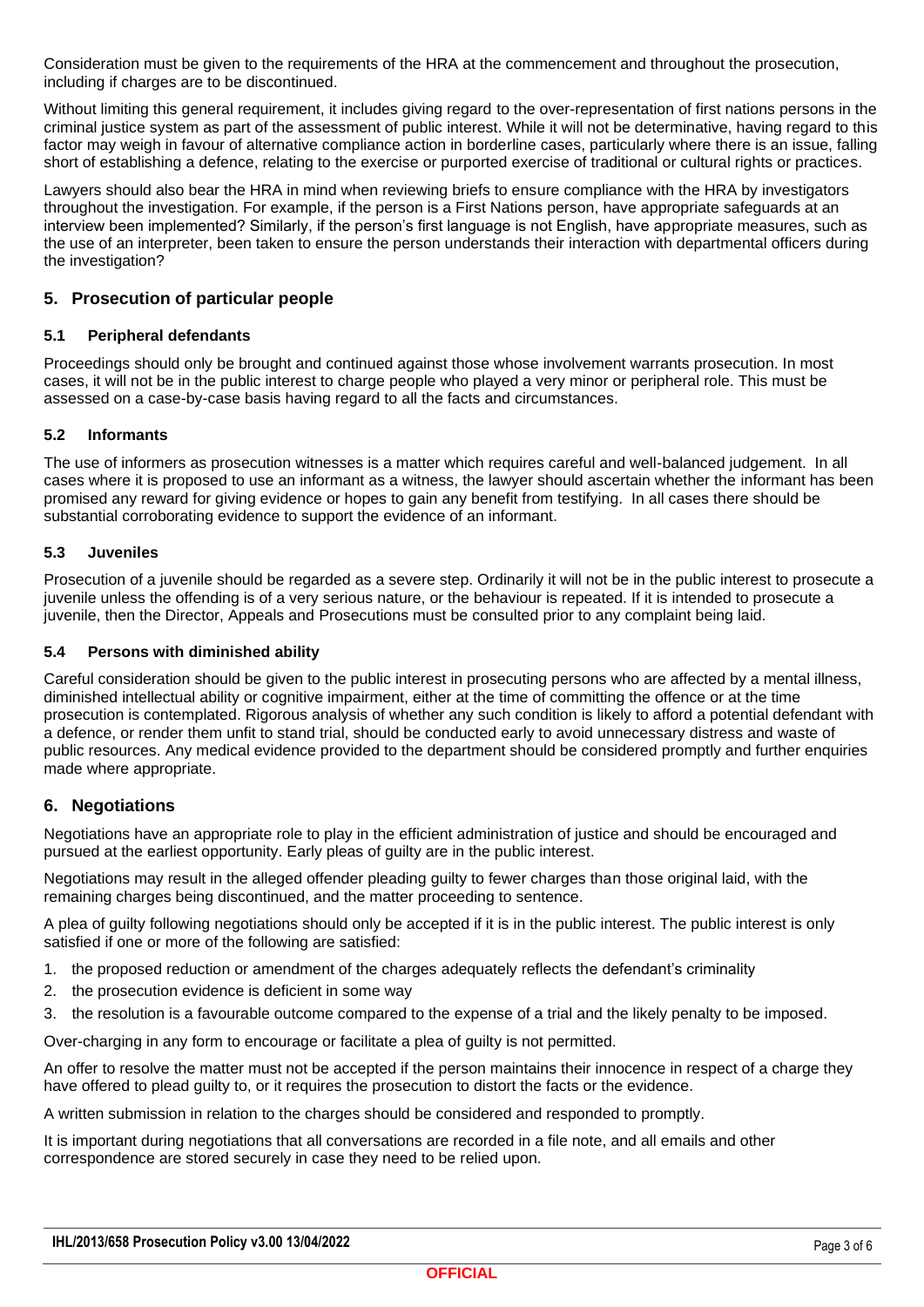#### **6.1 Consultation**

In deciding whether to promote or accept a proposed resolution of the matter, the views of the investigating officer and relevant officers of the department must be carefully considered.

#### **6.2 Discontinuing all or the majority of charges**

If it is proposed that all or most proposed charges are not going to be proceeded with for any reason, the Director, Appeals and Prosecutions must be consulted prior to any final decision being made.

#### **7. The conduct of prosecutions**

A fundamental obligation of the prosecution is to assist in the timely and efficient administration of justice. Cases should therefore be efficiently prepared.

The prosecution material, being the brief of evidence on which the prosecution intends to rely and the disclosure material, should be disclosed as soon as possible, and where possible before the first court mention.

Delays in the case proceeding to final disposition should be avoided.

The HRA applies to the conduct of prosecutions and all staff must adhere to its principles.

#### **7.1 Ongoing review**

Once a Complaint is before the court, the file should continue to be assessed, particularly in relation to:

- 1. any change in the strength of the evidence
- 2. whether new information or evidence enlivens renewed consideration of the public interest criteria
- 3. any witness availability issues.

#### **7.2 Communications with self-represented defendants**

All staff must be vigilant to ensure there is absolute fairness to the defendant throughout the conduct of the case.

There must be full and early disclosure to a self-represented person.

In-house Legal lawyers must not give legal advice to a defendant and may only provide general information on procedural matters.

In-house Legal lawyers and other staff should not communicate with the defendant without having a witness present to take notes. Contemporaneous notes must be taken and saved to the file.

#### **7.3 Disclosure**

The duty of disclosure lies at the heart of a fair trial. Best practice and absolute fairness are paramount, and the statutory disclosure obligations in the *Criminal Code 1889* (Qld) and case law should be adhered to, even where the department is not strictly bound by them.

The prosecution must make full and early disclosure including disclosing any document whatsoever that either undermines the prosecution case or assists the case for the defendant.

Disclosure is an ongoing duty.

If a prosecutor becomes aware that a witness has made an inconsistent statement or a statement that may assist the defendant's case, the statement must be disclosed immediately. This includes statements made during witness conferences, in which case the notes of the conference must be immediately disclosed.

A witness' personal information should not be disclosed (for example, residential address, date of birth, or telephone number), unless relevant to the prosecution. In such cases, an assessment under the *Information Privacy Act 1999* about the disclosure must be undertaken and recorded on the file.

The prosecutor may decline to disclose documents or parts of documents where disclosure would be reasonably likely to:

- 1. cause a risk to the life or personal safety of a prosecution witness
- 2. prejudice an investigation
- 3. divulge investigation methodologies.

In these cases, the defendant should be advised of the circumstances in writing. If it is proposed to rely on any of these exceptions, the Director, Appeals and Prosecutions must be consulted first.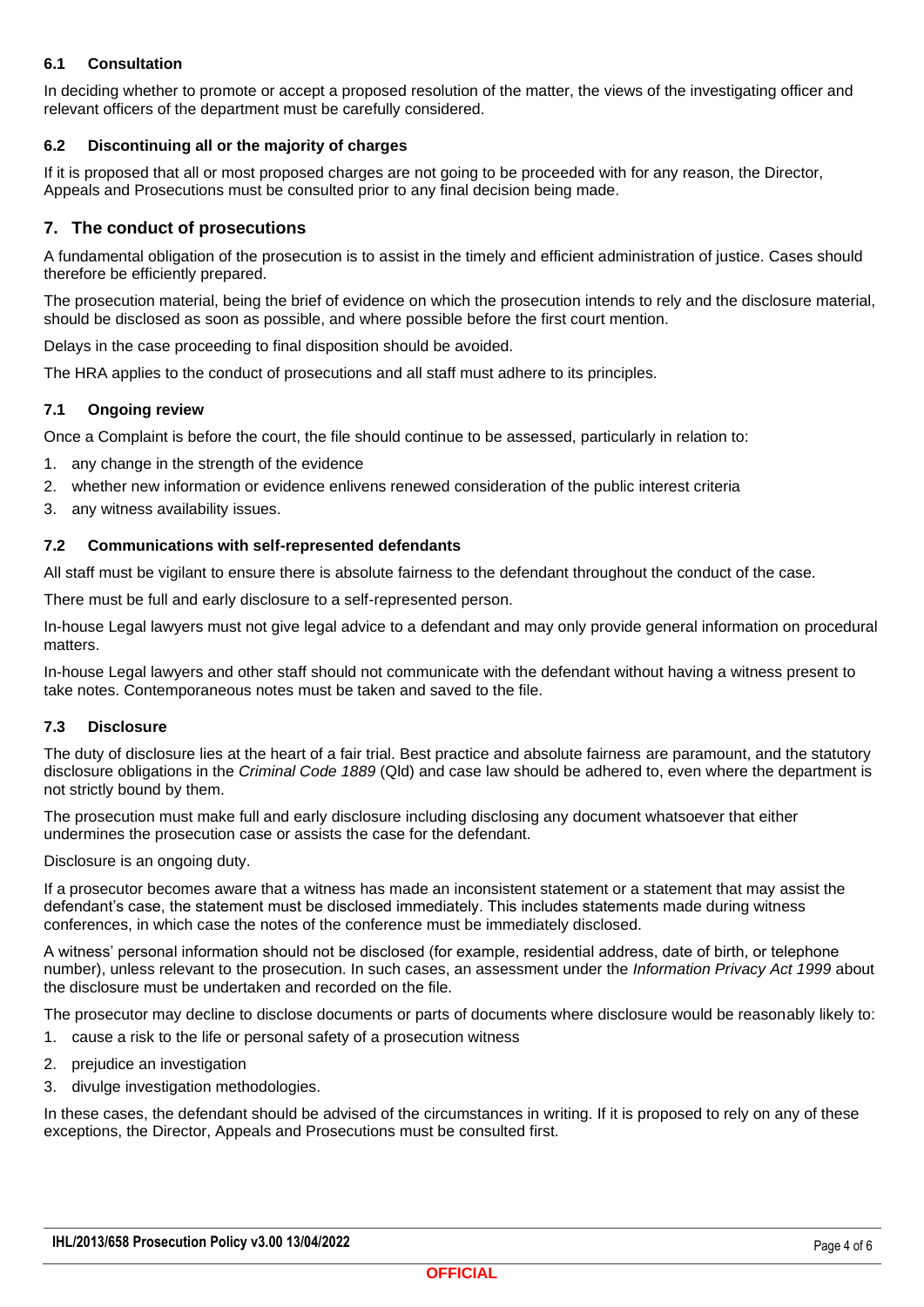#### **8. Duty of prosecutors**

Lawyers are officers of the court and must comply with the duties this role imposes. A lawyer's primary duty is to the court.

Specific duties imposed on a lawyer acting as a prosecutor include that they:

- 1. must ensure that the prosecution case is presented properly and with fairness to the defendant
- 2. must never seek to persuade a judicial officer to a point of view by introducing prejudice or emotion
- 3. must not advance any argument that does not carry weight in his or her own mind
- 4. must not try to exclude or hide from the court any legal evidence that would be important to the interests of the defendant
- 5. must inform the court of authorities that are appropriate to the case, even where they are unfavourable to the prosecution.

A prosecutor may firmly and vigorously urge their position about a particular issue, and test and reject the view put forward on behalf of the defendant; however, this must be done temperately and with restraint.

#### **9. Scope**

This policy applies to all matters referred by the Department of Resources and the Department of Agriculture and Fisheries to In-house Legal to consider for prosecution, and all prosecutions commenced and/or conducted by In-house Legal on behalf of those departments.

This policy is not intended to be legally binding on the department and does not confine, restrain or limit the discretion of the department to take any action.

#### **10. Review**

This policy shall be reviewed from time to time as necessary.

#### **11. Approval**

| .                                       |  |  |  |  |
|-----------------------------------------|--|--|--|--|
|                                         |  |  |  |  |
|                                         |  |  |  |  |
| <b>Mike Kaiser</b>                      |  |  |  |  |
| Director-General                        |  |  |  |  |
| Department of Resources                 |  |  |  |  |
| Date:<br>20/04/2022                     |  |  |  |  |
|                                         |  |  |  |  |
|                                         |  |  |  |  |
|                                         |  |  |  |  |
|                                         |  |  |  |  |
|                                         |  |  |  |  |
| <b>Robert Gee</b>                       |  |  |  |  |
| Director-General                        |  |  |  |  |
| Department of Agriculture and Fisheries |  |  |  |  |
| Date:<br>11/05/2022                     |  |  |  |  |
|                                         |  |  |  |  |